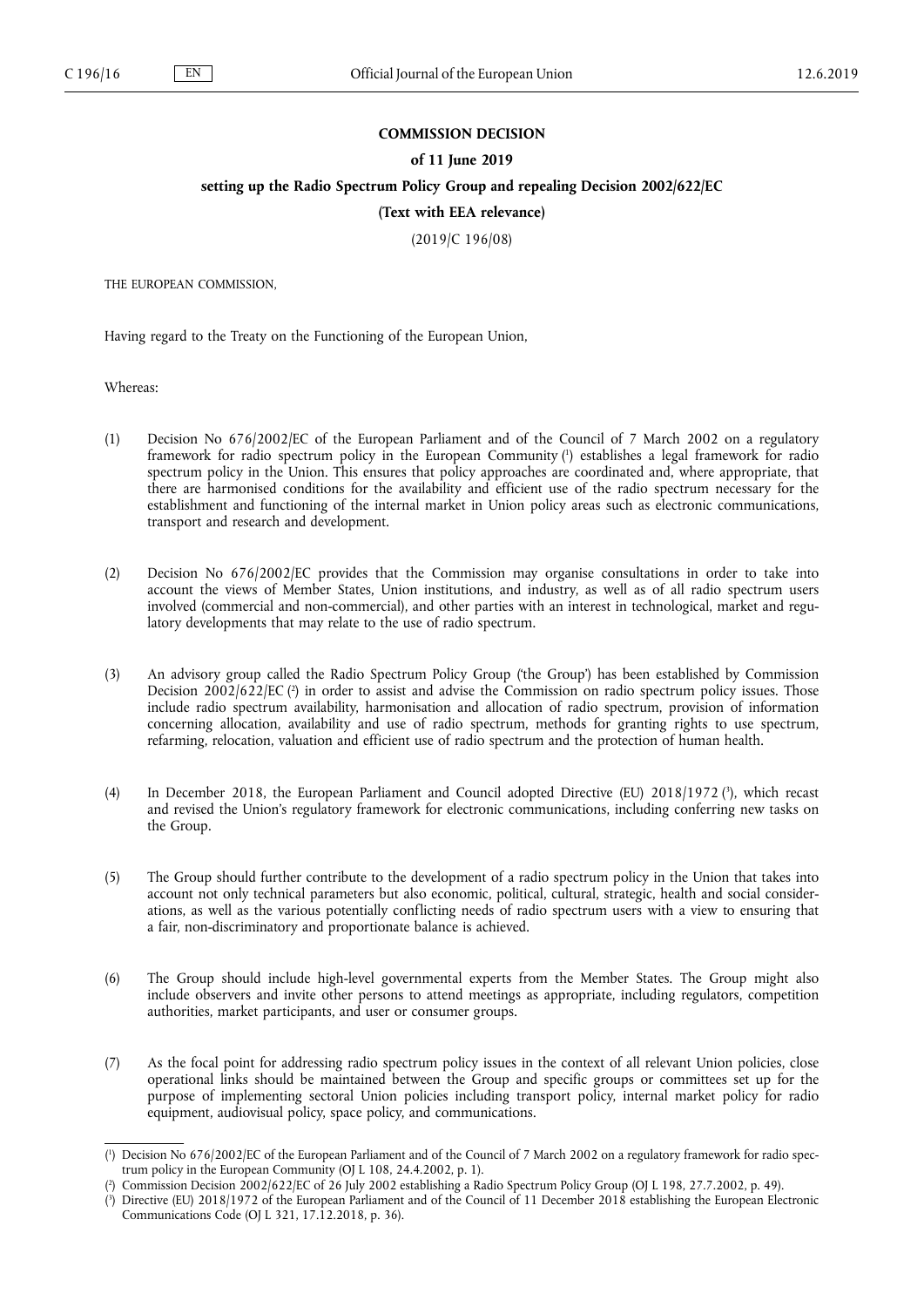- (8) While different national government bodies have responsibility over different parts of the radio spectrum, in order to ensure that discussions are effective, each national delegation that attends a meeting of the Group should have a consolidated and coordinated national view of all policies which affect the use of radio spectrum in that Member State in relation not only to the internal market but also to public order, public security, civil protection and defence policies as the use of radio spectrum for such policies may influence the organisation of radio spectrum as a whole.
- (9) The Group should consult the relevant radio spectrum users, both for commercial use and non-commercial use, as well as any other interested parties on technological, market and regulatory developments relating to the use of radio spectrum. The Group should ensure that those consultations are extensive and carried out in a forward-looking manner.
- (10) As the use of radio spectrum does not stop at borders, the Group should be opened to participation of observers from acceding countries and from European Economic Area countries.
- (11) The European Conference of Postal and Telecommunications administrations (CEPT) should be invited as an observer of the Group's work considering that the activities of the Group have a significant impact on radio spectrum at pan-European level and that CEPT and its affiliate bodies have extensive technical expertise in radio spectrum management. Drawing on CEPT's expertise is also appropriate based on mandates granted thereto pursuant to the Radio Spectrum Decision in order to develop technical implementing measures in the areas of radio spectrum allocation and information availability. In view of the importance of European standardisation for the development of equipment using radio spectrum, it is likewise important to associate as observer the European Telecommunications Standardisation Institute (ETSI).
- (12) Following the entry into force of Directive (EU) 2018/1972 and of Regulation (EU) 2018/1971 of the European Parliament and of the Council ( 4 ), the tasks of the Group should be adapted to that new regulatory framework and the role of the Group should be strengthened accordingly. This should facilitate the shaping of Union spectrum policy in various areas of the European electronic communications market, in particular wireless broadband, further improve the strategic orientation and transparency of spectrum policy and support the strategic planning and coordination of radio spectrum policy approaches at the Union level.
- (13) In line with the new tasks conferred on the Group by Directive (EU) 2018/1972, the Group should provide advice to the European Parliament and to the Council upon their request on matters of radio spectrum. Furthermore, this decision should provide the basis for the Group to become the forum for the coordination of implementation by Member States of their obligations related to radio spectrum under that Directive, including through a peer review process, and to play a central role in fields essential for the internal market such as crossborder radio spectrum coordination and standardisation.
- (14) Considering the number of amendments that are necessary as a result of the entry into force of Directive (EU) 2018/1972, for the sake of clarity, Decision 2002/622/EC should be repealed and replaced.
- (15) Rules on disclosure of information by members of the group should also be laid down in line with Regulation (EC) No 1049/2001 of the European Parliament and of the Council ( 5 ) and personal data should be processed in accordance with Regulation (EU) 2018/1725 of the European Parliament and of the Council (°).
- (16) This Decision should be in line with the horizontal rules defined by the Commission on the creation and operation of Commission expert groups ( 7 ) in particular regarding membership of the group, observers, participation of invited experts and meeting expenses,

<sup>(</sup> 4 ) Regulation (EU) 2018/1971 of the European Parliament and of the Council of 11 December 2018 establishing the Body of European Regulators for Electronic Communications (BEREC) and the Agency for Support for BEREC (BEREC Office) amending Regulation (EU) 2015/2120 and repealing Regulation (EC) No 1211/2009 (OJ L 321, 17.12.2018, p. 1).

<sup>(</sup> 5 ) Regulation (EC) No 1049/2001 of the European Parliament and of the Council of 30 May 2001 regarding public access to European Parliament, Council and Commission documents (OJ L 145, 31.5.2001, p. 43).

<sup>(</sup> 6 ) Regulation (EU) 2018/1725 of the European Parliament and of the Council of 23 October 2018 on the protection of natural persons with regard to the processing of personal data by the Union institutions, bodies, offices and agencies and on the free movement of such data, and repealing Regulation (EC) No 45/2001 and Decision No 1247/2002/EC (OJ L 295, 21.11.2018, p. 39).

<sup>(</sup> 7 ) Commission Decision of 30 May 2016 establishing horizontal rules on the creation and operation of Commission expert groups, C(2016)3301 final.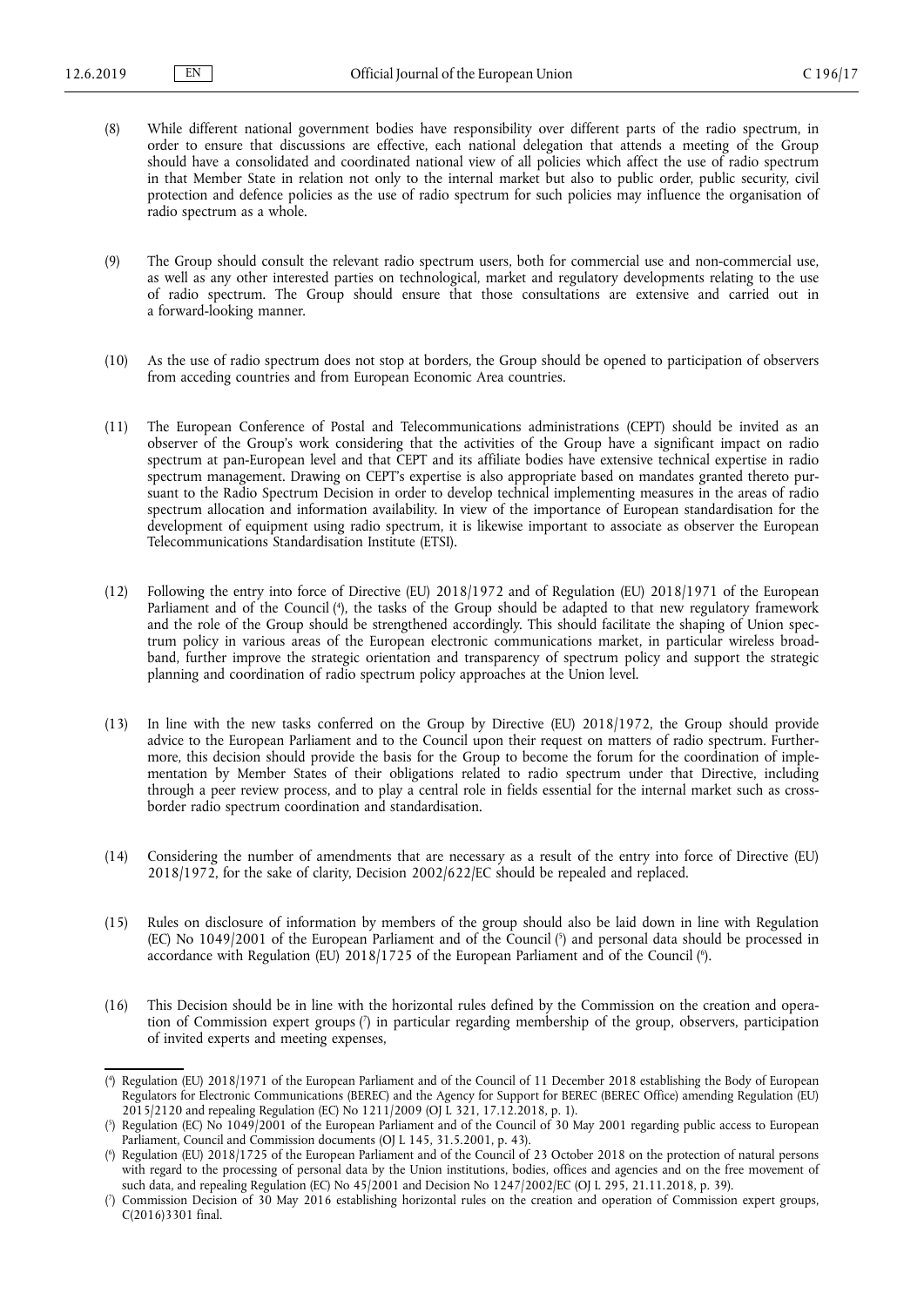HAS DECIDED AS FOLLOWS:

## *Article 1*

# **Subject matter**

An advisory group on radio spectrum policy, called the Radio Spectrum Policy Group ('the Group'), is established.

## *Article 2*

## **Tasks**

- (1) The Group shall assist and advise the Commission:
- (a) on strategic radio spectrum policy issues in the Union;
- (b) on the coordination of radio spectrum policy approaches in the Union;
- (c) by issuing opinions concerning legislative proposals for multiannual radio spectrum policy programmes and for the purpose of releasing harmonised spectrum for shared use or for use not subject to individual rights;
- (d) by issuing opinions in relation to Commission recommendations regarding the harmonised application of the provisions of the regulatory framework for electronic communications in the field of radio spectrum, without prejudice to the role of the Body of European Regulators for Electronic Communications ('BEREC');
- (e) on coordination and cooperation between the Commission, Member States and relevant competent authorities in relation to the implementation of existing radio spectrum Union legislation, programmes and policies;
- (f) where appropriate, on harmonised conditions with regard to the availability and efficient use of radio spectrum, necessary for the establishment and functioning of the internal market.

(2) The Group shall assist Member States in cooperating with each other and with the Commission and, upon their request with the Council and the European Parliament, in support of the strategic planning and coordination of radio spectrum policy approaches in the Union, by:

- (a) developing best practices on radio spectrum related matters, with a view to implementing Union law;
- (b) facilitating coordination between Member States with a view to implementing Union law and to contributing to the development of the internal market;
- (c) coordinating Member States' approaches to the assignment and authorisation of radio spectrum use and publishing reports and opinions on radio spectrum related matters.

(3) The Group shall assist Member States in the cross-border coordination of radio spectrum use to ensure that the use of radio spectrum on their territory is organised in a way that ensures that no other Member State is prevented from allowing the use of radio spectrum on its territory, in particular harmonised radio spectrum, in accordance with Union law, especially due to cross-border harmful interference between Member States.

For this purpose, at the request of any affected Member State, the Group shall provide its good offices to resolve any problem or dispute between Member States, as well as with third countries, in relation to cross-border coordination or cross-border harmful interference which prevent Member States from using radio spectrum in their territory.

As regards harmonised radio spectrum, the Group may issue an opinion to propose a coordinated solution to such a problem or dispute between Member States.

(4) The Group shall assist the Commission in its preparatory work on proposals to the Council for the adoption of decisions in accordance with Article 218(9) of the Treaty on the Functioning of the European Union establishing the positions to be adopted on the Union's behalf in international organisations competent in radio spectrum matters.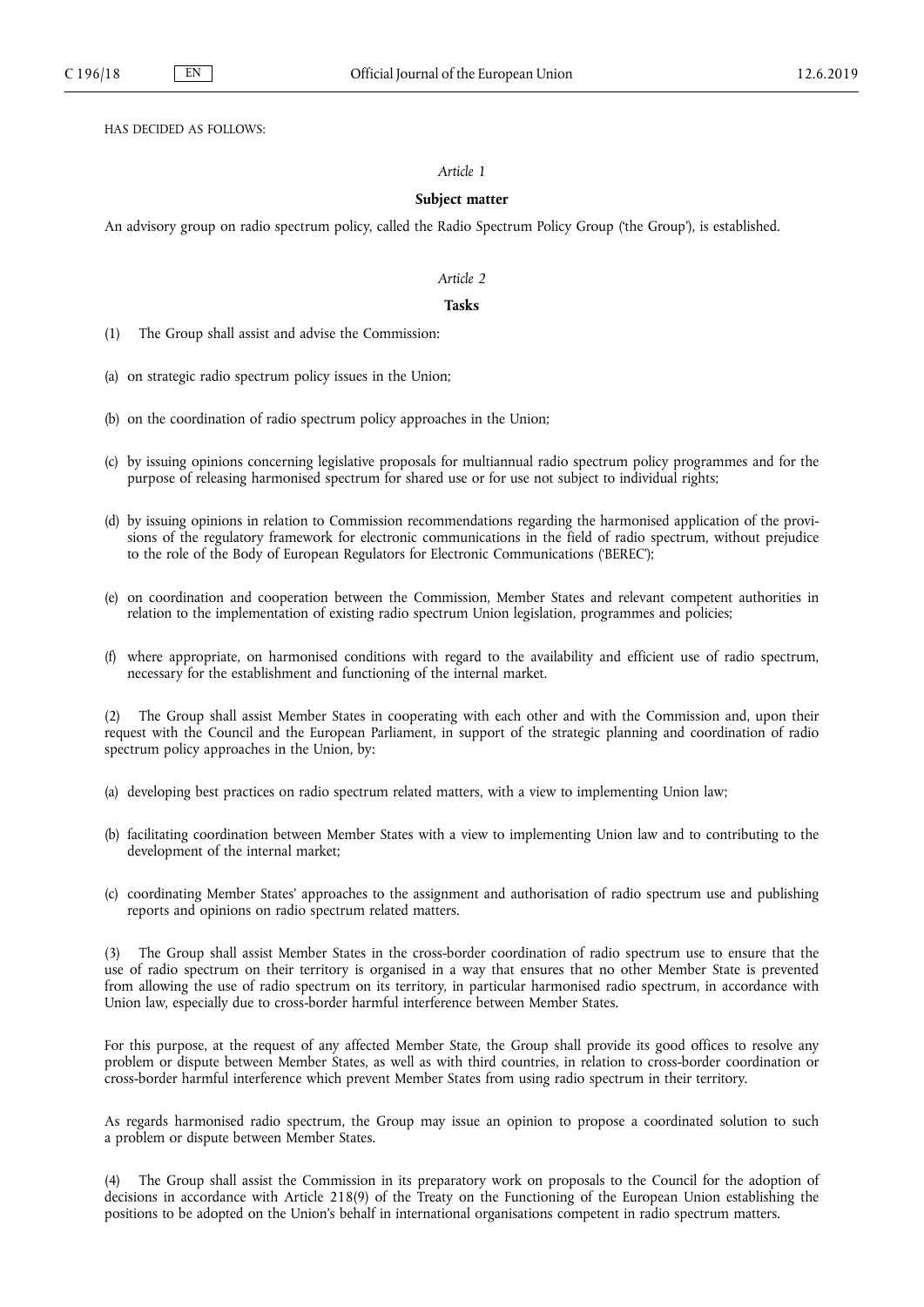(5) The Group may organise meetings to allow national regulatory or other competent authorities, upon their request, to discuss and exchange views and experiences relating to the authorisation processes and conditions of the use of radio spectrum.

(6) Without prejudice to paragraph 5, from 21 December 2020, the Group shall convene, for the purposes of Article 35 of Directive (EU) 2018/1972, peer review forum meetings in relation to radio spectrum for which harmonised conditions have been set by technical implementing measures in accordance with Decision 676/2002/EC in order to enable the use of radio spectrum for wireless broadband networks and services, at the request of the national regulatory authority or other competent authority of the Member State concerned or, in exceptional cases as referred to in Article 35(2) of the Code at the initiative of the Group.

### *Article 3*

#### **Membership**

The members of the Group shall be Member States' authorities.

Each Member State shall appoint a high-level representative with overall responsibility for strategic radio spectrum policy.

The Commission shall participate in all meetings of the Group, at the appropriate level, and provide the secretariat to the Group.

# *Article 4*

### **Operation**

(1) At the Commission's request or on its own initiative, the Group shall adopt opinions and reports addressed to the Commission. The opinions and reports shall be based on consensus or, if that is not possible, on a simple majority, with each member having one vote. Members who have voted against shall have the right to have a statement summarising the reasons for their position annexed to the opinions or reports.

(2) Following a European Parliament or Council request for an opinion or a report of the Group on radio spectrum policy issues relating to electronic communications, the Group shall adopt such an opinion or report in accordance with the rules set out in paragraph 1. The Group shall submit its opinion and report to the institution that requested it and to the Commission. Where appropriate, the opinion or report may be in the form of an oral presentation to the European Parliament or the Council by the chairperson of the Group or a member nominated by the Group.

(3) The Group shall elect a chairperson from among its members. The Commission may set up sub-groups for the purpose of examining specific questions based on terms of reference defined by the Commission. Sub-groups shall operate in compliance with the horizontal rules defined by the Commission on the creation and operation of Commission expert groups ( 8 ) and shall report to the Group. The sub-groups shall be dissolved as soon as their mandate is fulfilled.

(4) The Commission may convene the meetings of the Group on any matter within its competence through the secretariat in agreement with the chairperson. The Commission shall do so where necessary for the application of Article 2(2) of this Decision.

(5) The Group shall adopt its rules of procedure upon a proposal from the Commission, by consensus or, in the absence of consensus, by a simple majority vote, with one vote expressed per Member State. The rules of procedure shall be subject to the approval of the Commission.

(6) The Group may invite observers, including those from European Economic Area countries and those countries that are candidates for accession to the Union, from the CEPT and ETSI to attend its meetings; it may also hear experts and interested parties. The observers shall nominate their representatives. The observers and their representatives may be permitted by the chairperson to take part in discussions and share their expertise. However, the observers shall not have voting rights and shall not participate in the formulation of the Group's recommendations or advice. Where the Group considers it appropriate to collect evidence in preparing an opinion or a report, it may invite relevant representatives from the industry to present positions at its meetings.

(7) Where the Group considers it appropriate, it may invite experts from national regulatory or other competent authorities and from BEREC to participate in its meetings.

<sup>(</sup> 8 ) Commission Decision of 30 May 2016 establishing horizontal rules on the creation and operation of Commission expert groups, C(2016)3301 final.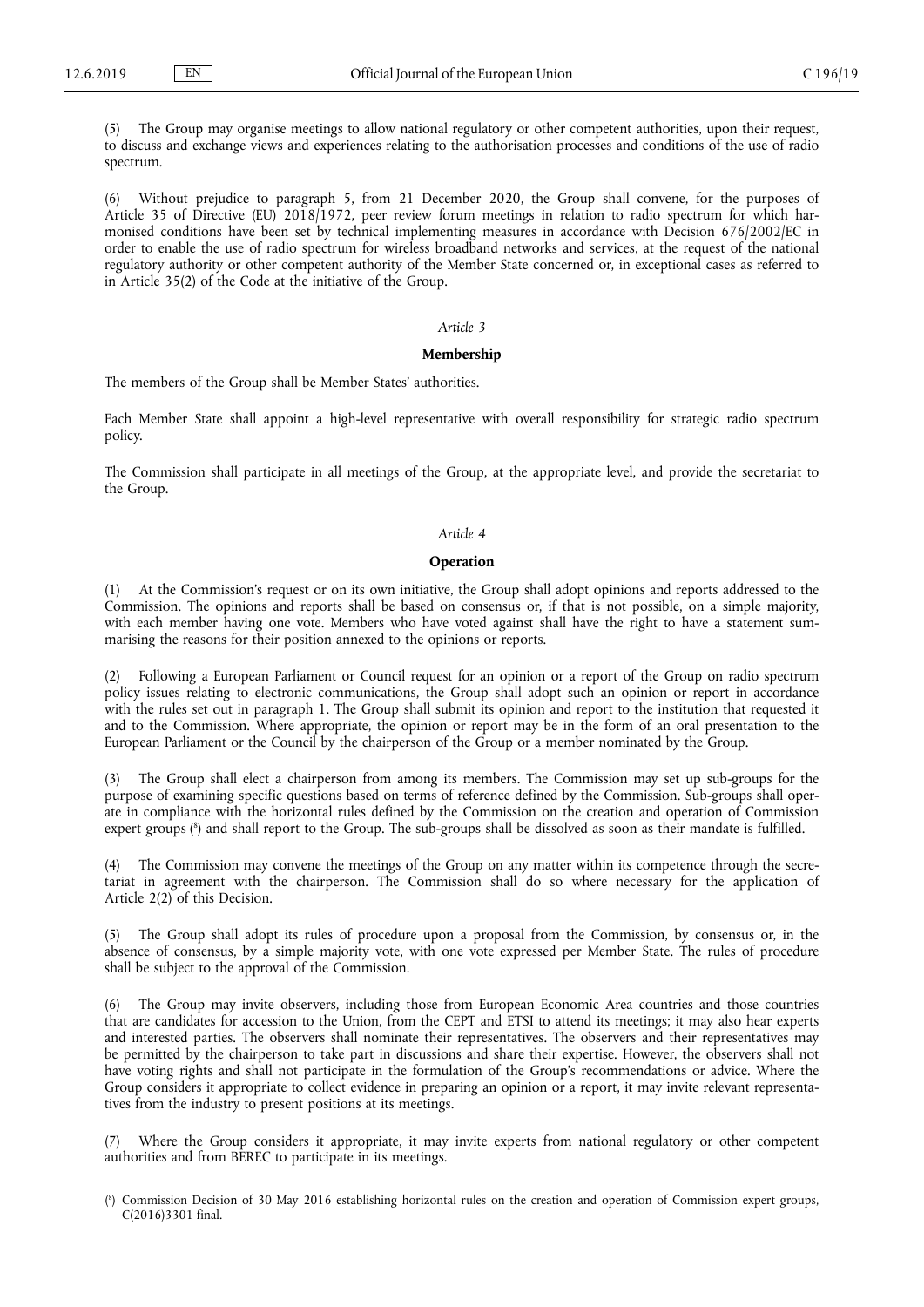For the purposes of Article 35 of Directive (EU) 2018/1972, the Group shall allow the participation of experts from national regulatory or other competent authorities referred to by Directive (EU) 2018/1972 and from BEREC.

Subject to detailed rules to be agreed with BEREC and with the Commission, the Group shall allow BEREC to participate in its activities on issues relating to market regulation and competition related to radio spectrum that fall within BEREC competence.

## *Article 5*

#### **Relationship with the European Parliament**

Without prejudice to Articles 2 and 4, as regards information to be transmitted to the European Parliament and participation of European Parliament experts in the meetings of the Group, point 15, Annex I and Annex II of the Framework Agreement on relations between the European Parliament and the European Commission ( 9 ) shall apply.

#### *Article 6*

## **Consultation**

The Group shall consult extensively and at an early stage with market participants, consumers and end-users in an open and transparent manner.

# *Article 7*

# **Confidentiality**

Where the Commission states that the opinion requested or the question raised is of a confidential nature, members of the Group as well as observers and any other person attending a Group meeting shall be under an obligation not to disclose information which has come to their knowledge through the work of the Group, its subgroups or expert working groups. In such cases, the Commission may decide that members of the Group only may attend meetings.

# *Article 8*

# **Professional secrecy and handling of classified information**

The members of the group and their representatives, as well as invited experts and observers, are subject to the obligation of professional secrecy, which by virtue of the Treaties and the rules implementing them applies to all members of the institutions and their staff, as well as to the Commission's rules on security regarding the protection of Union classified information, laid down in Commission Decisions (EU, Euratom) 2015/443 (<sup>10</sup>) and (EU, Euratom) 2015/444 (<sup>11</sup>). Should they fail to respect these obligations, the Commission may take all appropriate measures.

### *Article 9*

### **Transparency**

(1) The group and sub-groups shall be registered in the Register of expert groups.

- (2) As concerns the group composition, the following data shall be published on the Register of expert groups:
- (a) the name of observers;
- (b) the name of Member States' authorities;
- (c) the name of third countries' authorities.

( <sup>11</sup>) Commission Decision (EU, Euratom) 2015/444 of 13 March 2015 on the security rules for protecting EU classified information (OJ L 72, 17.3.2015, p. 53).

<sup>(</sup> 9 ) OJ L 304, 20.11.2010, p. 47.

 $(^{10})$  Commission Decision (EU, Euratom) 2015/443 of 13 March 2015 on Security in the Commission (OJ L 72, 17.3.2015, p. 41).